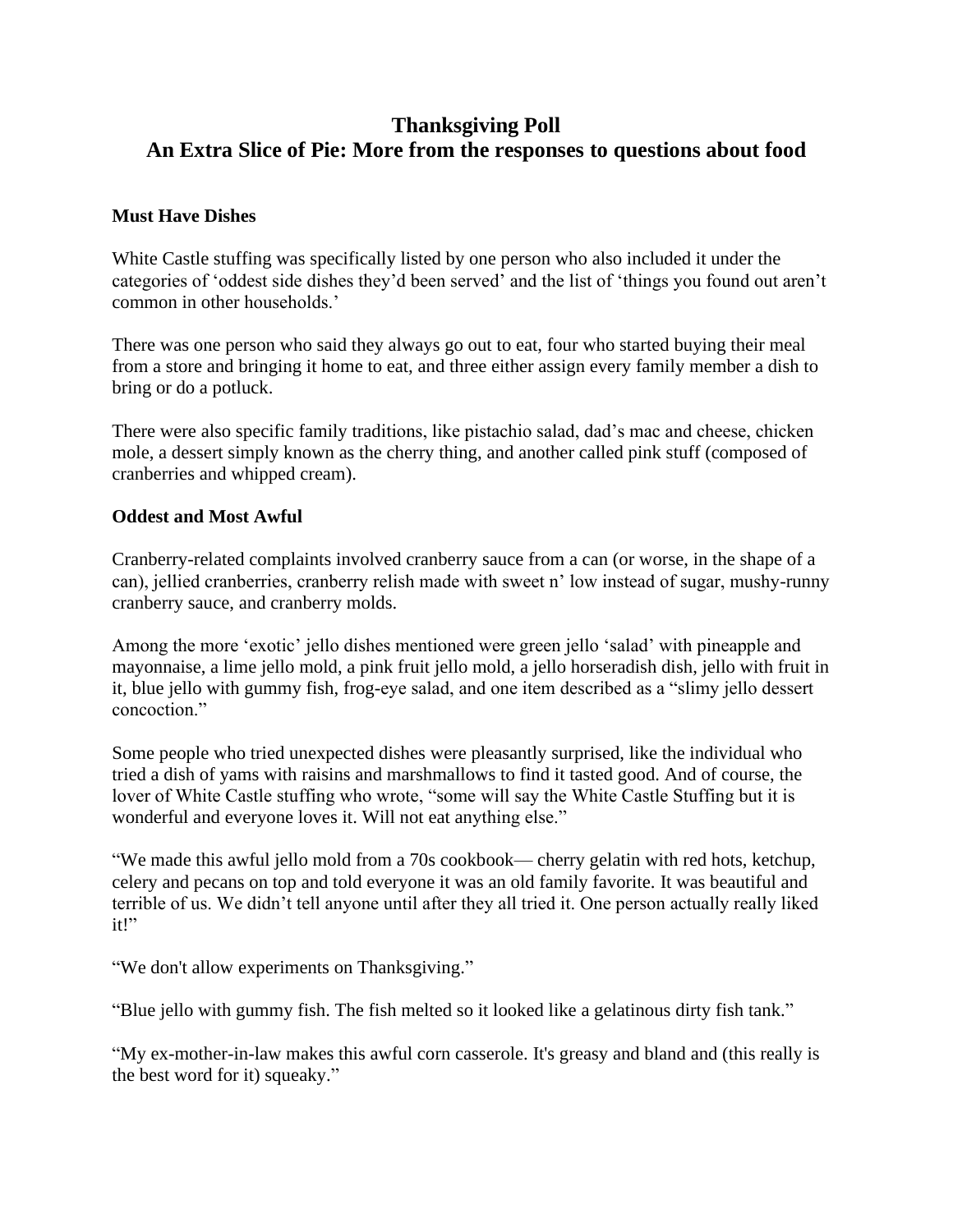## **For the Love of Leftovers**

The most common sandwich mentioned (given the name Gobbler sandwiches by at least two different people) are made with turkey, stuffing, and cranberry sauce (with some preferring gravy).

"Yes! The ultimate turkey sandwich. It starts with two slices of bread, mayo on one side, regular mustard on the other. Add turkey leftover meat, salt and pepper. Add salt and vinegar chips (or whatever kind you fancy) and voila! You have a delectable feast all over again. For those who go all out, they also add the stuff, potatoes and cranberry sauce right in the sandwich and then smother it with gravy."

"Cornbread dressing sandwiches on worthless white bread slathered with mayo. (Maybe this should have been in the "odd" answer, but we love it.)"

Various types of casserole creations were mentioned including one from this person who kindly shared their recipe. "A casserole that layers the leftovers of vegetables, turkey, shredded cheese, stuffing, and gravy in a 9x13 pan and heat for 15-20 min at 350. You can garnish with cranberry sauce leftovers. My husband likes it so much we have modified it to make it throughout the year, not just for leftovers."

People said they get ideas from Martha Stewart, America's Test Kitchen, and the Betty Crocker Cookbook for their recipes. Others just reheat theirs and eat "repeat plates of Thanksgiving dinner" as one person phrased it. Turkey pot pie and turkey tetrazzini were mentioned multiple times and two different people said they've had NO leftovers in recent years!

#### **Non-Traditional, International, and Ethnic Additions**

There were mentions of sledzie, povitica, lumpia, lefse, pizzagaina, spaghetti and meatballs, zwieback, posole, birria, rice and beans, dirty rice, Jamaican rice, cooked tongue, chitterlings, soul food, lasagna, Yorkshire pudding, chili rellenos, hog maw, kolach, sashimi, poke, and cabbage rolls among others.

Some shared personal stories: "Lebanese food- my first year of marriage to my husband, his family had no turkey (lamb) no stuffing (just rice) and baklava instead of pumpkin pie. It was hard the first time. I love all those foods now."

"On years where my brother-in-law's parents join us, his mom will make Posole or Birria. She makes them both perfectly and it's such a treat."

"For several years when we had Korean guests, they made Korean food for dinner after the traditional mid-day meal."

"I have to make the traditional Portuguese cod fish - boiled salted cod fish, potatoes, eggs, carrots, cabbage (preferably the Portuguese one); layering all of these on a serving dish, drizzling olive oil and vinegar, salt and pepper."